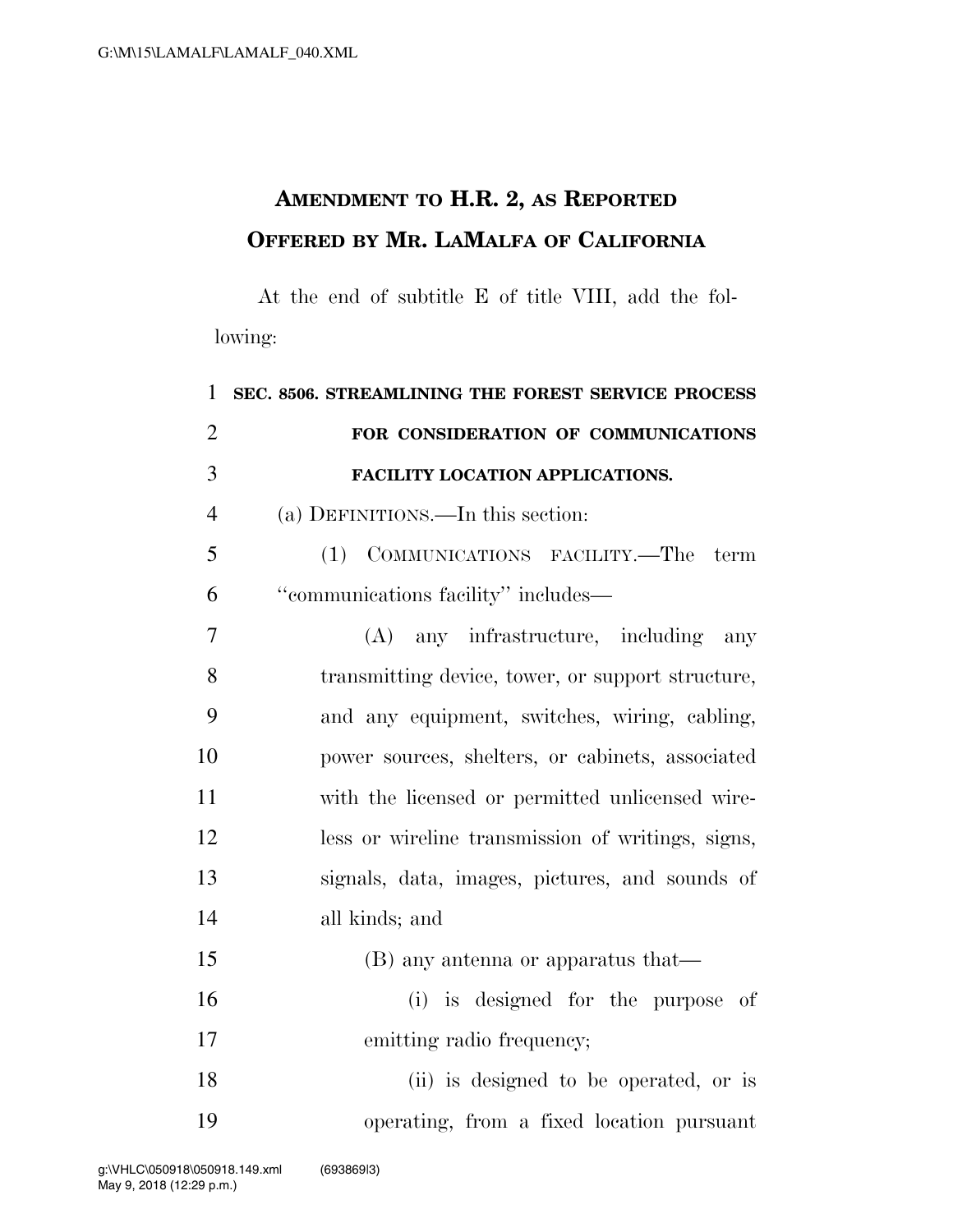| to authorization by the Federal Commu-                 |
|--------------------------------------------------------|
| nications Commission or is using duly au-              |
| thorized devices that do not require indi-             |
| vidual licenses; and                                   |
| (iii) is added to a tower, building, or                |
| other structure.                                       |
| (2) COMMUNICATIONS SITE.—The term "com-                |
| munications site" means an area of covered land        |
| designated for communications uses.                    |
| (3) COMMUNICATIONS USE.—The term "com-                 |
| munications use" means the placement and oper-         |
| ation of communications facility.                      |
| (4) COMMUNICATIONS USE AUTHORIZATION.                  |
| term "communications use authorization"<br>The         |
| means an easement, right-of-way, lease, license, or    |
| other authorization to locate or modify a commu-       |
| nications facility on covered land by the Forest Serv- |
| ice for the primary purpose of authorizing the occu-   |
| pancy and use of the covered land for communica-       |
| tions use.                                             |
| (5) COVERED LAND.—The term "covered land"              |
| means National Forest System land.                     |
| (6) FOREST SERVICE.—The term "Forest Serv-             |
| ice" means the United States Forest Service of the     |
| Department of Agriculture.                             |
|                                                        |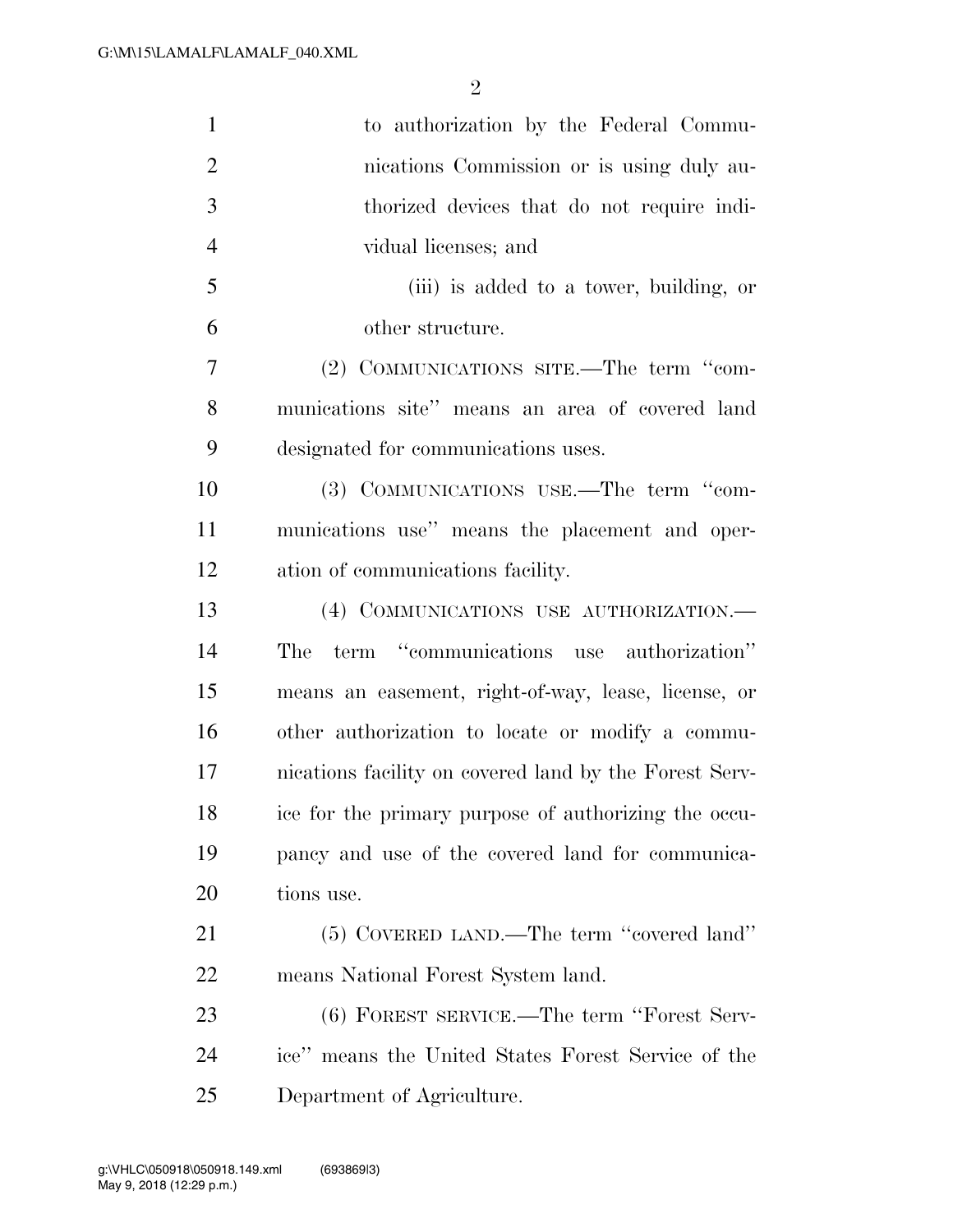| $\mathbf{1}$   | (7) ORGANIZATIONAL UNIT.—The term "orga-                          |
|----------------|-------------------------------------------------------------------|
| $\overline{2}$ | nizational unit" means, within the Forest Service—                |
| 3              | $(A)$ a regional office;                                          |
| $\overline{4}$ | (B) the headquarters;                                             |
| 5              | $(C)$ a management unit; or                                       |
| 6              | (C) a ranger district office.                                     |
| 7              | (b) REGULATIONS.—Notwithstanding section 6409 of                  |
| 8              | the Middle Class Tax Relief and Job Creation Act of 2012          |
| 9              | $(47 \text{ U.S.C. } 1455)$ or section 606 of the Repack Airwaves |
| 10             | Yielding Better Access for Users of Modern Services Act           |
| 11             | of $2018$ (Public Law 115–141), not later than 1 year after       |
| 12             | the date of enactment of this Act, the Secretary shall issue      |
| 13             | regulations—                                                      |
| 14             | (1) to streamline the process for considering ap-                 |
| 15             | plications to locate or modify communications facili-             |
| 16             | ties on covered land;                                             |
| 17             | $(2)$ to ensure, to the maximum extent prac-                      |
| 18             | ticable, that the process is uniform and standardized             |
| 19             | across the organizational units of the Forest Service;            |
| 20             | and                                                               |
| 21             | (3) to require that the applications described in                 |
| 22             | paragraph (1) be considered and granted on a com-                 |
| 23             | petitively neutral, technology neutral, and non-dis-              |
| 24             | criminatory basis.                                                |
|                |                                                                   |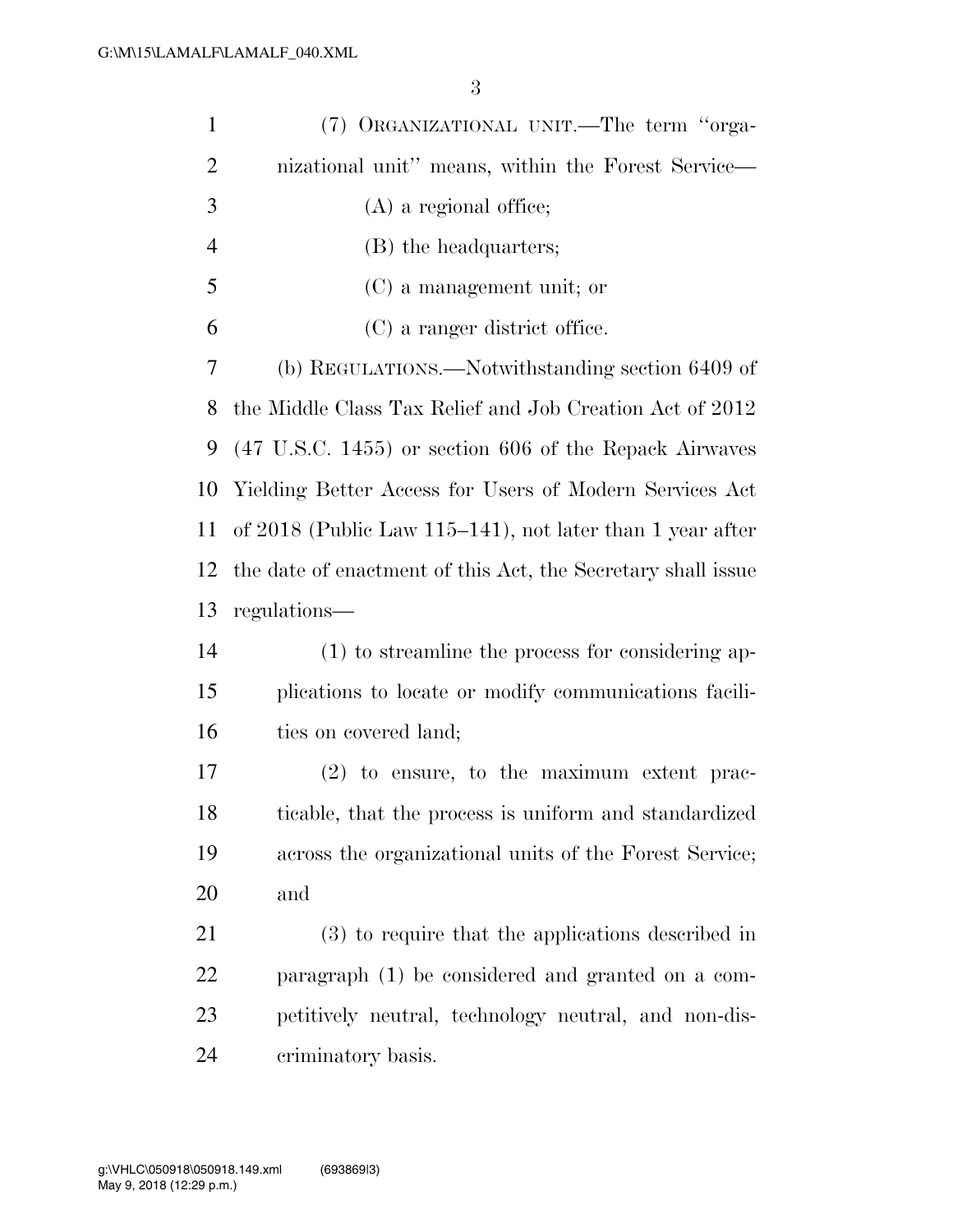| $\mathbf{1}$   | (c) REQUIREMENTS.—The regulations issued under          |
|----------------|---------------------------------------------------------|
| 2              | subsection (b) shall include the following:             |
| 3              | (1) Procedures for the tracking of applications         |
| $\overline{4}$ | described in subsection $(b)(1)$ , including—           |
| 5              | (A) identifying the number of applica-                  |
| 6              | tions-                                                  |
| 7              | (i) received;                                           |
| 8              | (ii) approved; and                                      |
| 9              | (iii) denied;                                           |
| 10             | (B) in the case of an application that is               |
| <sup>11</sup>  | denied, describing the reasons for the denial;          |
| 12             | and                                                     |
| 13             | (C) describing the amount of time between               |
| 14             | the receipt of an application and the issuance of       |
| 15             | a final decision on an application.                     |
| 16             | (2) Provision for minimum lease terms of not            |
| 17             | less than 15 years for leases with respect to the loca- |
| 18             | tion of communications facilities on covered land.      |
| 19             | (3) A policy under which a communications use           |
| 20             | authorization renews automatically on expiration,       |
| 21             | unless the communications use authorization is re-      |
| <u>22</u>      | voked for good cause.                                   |
| 23             | $(4)$ A structure of fees for-                          |
| 24             | (A) submitting an application described in              |
| 25             | subsection $(b)(1)$ , based on the cost to the For-     |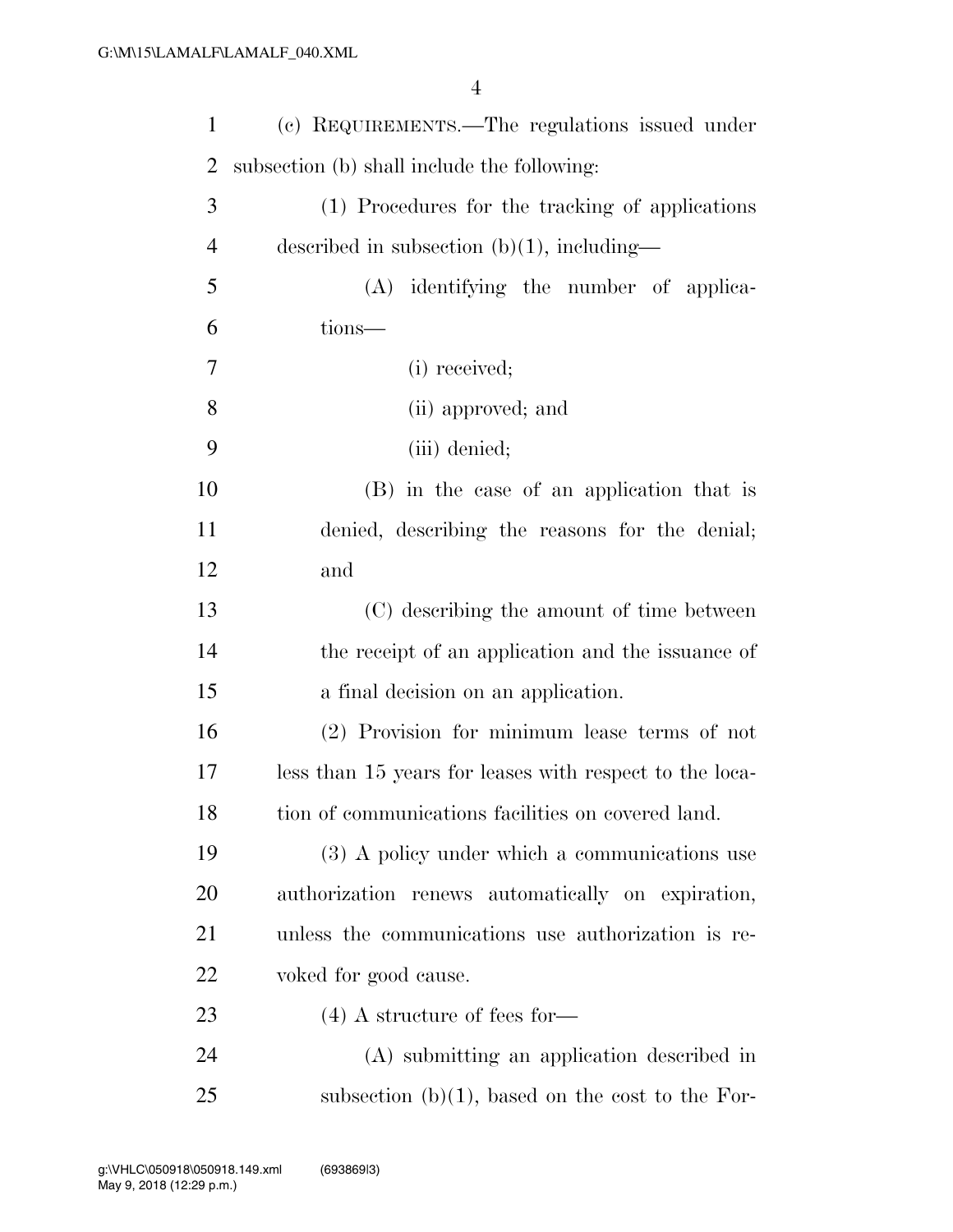est Service of considering such an application; and

 (B) issuing communications use authoriza- tions, based on the cost to the Forest Service of any maintenance or other activities required to be performed by the Forest Service as a re- sult of the location or modification of the com-munications facility.

 (5) Provision that if the Forest Service does not grant or deny an application under subparagraph (A) by the deadline established in section 6409 of the Middle Class Tax Relief and Job Creation Act as amended by the Repack Airwaves Yielding Better Access for Users of Modern Services Act of 2018 15 (47 U.S.C. 1455(b)(3)(A)), the Forest Service shall be deemed to have granted the application.

 (6) Provision for prioritization or streamlining the consideration of applications to locate or modify communications facilities on covered land in a pre-viously disturbed right-of-way.

 (d) ADDITIONAL CONSIDERATIONS.—In issuing regu- lations under subsection (b), the Secretary shall con-sider—

 (1) how discrete reviews in considering an ap-plication described in subsection (b)(1) can be con-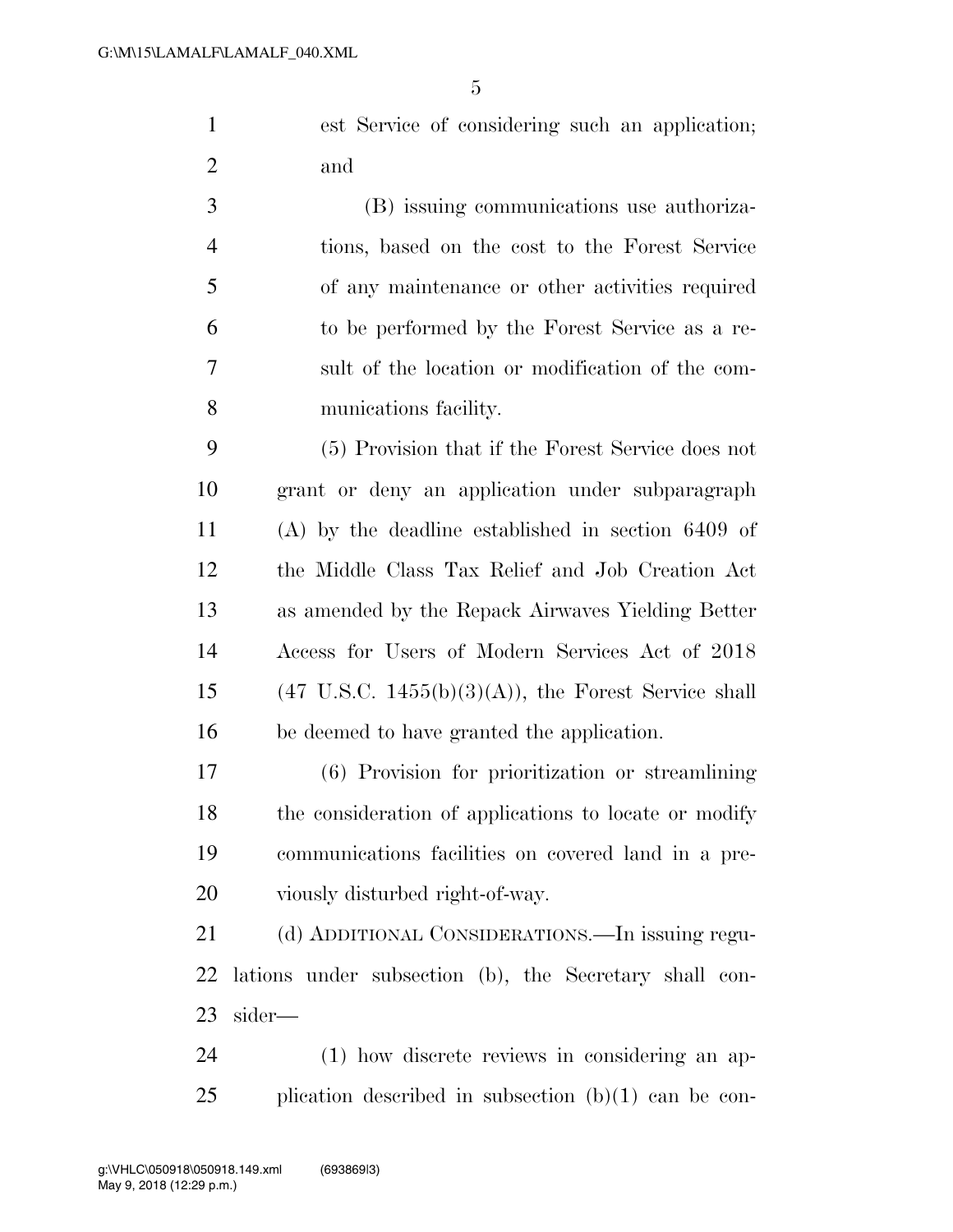| $\mathbf{1}$   | ducted simultaneously, rather than sequentially, by    |
|----------------|--------------------------------------------------------|
| $\overline{2}$ | any organizational units of the Forest Service that    |
| 3              | must approve the location or modification; and         |
| $\overline{4}$ | (2) how to eliminate overlapping requirements          |
| 5              | among the organizational units of the Forest Service   |
| 6              | with respect to the location or modification of a com- |
| 7              | munications facility on covered land administered by   |
| 8              | those organizational units.                            |
| 9              | (e) COMMUNICATION OF STREAMLINED PROCESS TO            |
| 10             | ORGANIZATIONAL UNITS.—The Secretary shall, with re-    |
| 11             | spect to the regulations issued under subsection (b)—  |
| 12             | (1) communicate the regulations to the organi-         |
| 13             | zational units of the Forest Service; and              |
| 14             | (2) ensure that the organizational units of the        |
| 15             | Forest Service follow the regulations.                 |
| 16             | (f) DEPOSIT AND AVAILABILITY OF FEES.-                 |
| 17             | (1) SPECIAL ACCOUNT.—The Secretary of the              |
| 18             | Treasury shall establish a special account in the      |
| 19             | Treasury for the Forest Service for the deposit of     |
| 20             | fees collected by the Forest Service under subsection  |
| 21             | $(e)(4)$ for communications use authorizations on cov- |
| 22             | ered land granted, issued, or executed by the Forest   |
| 23             | Service.                                               |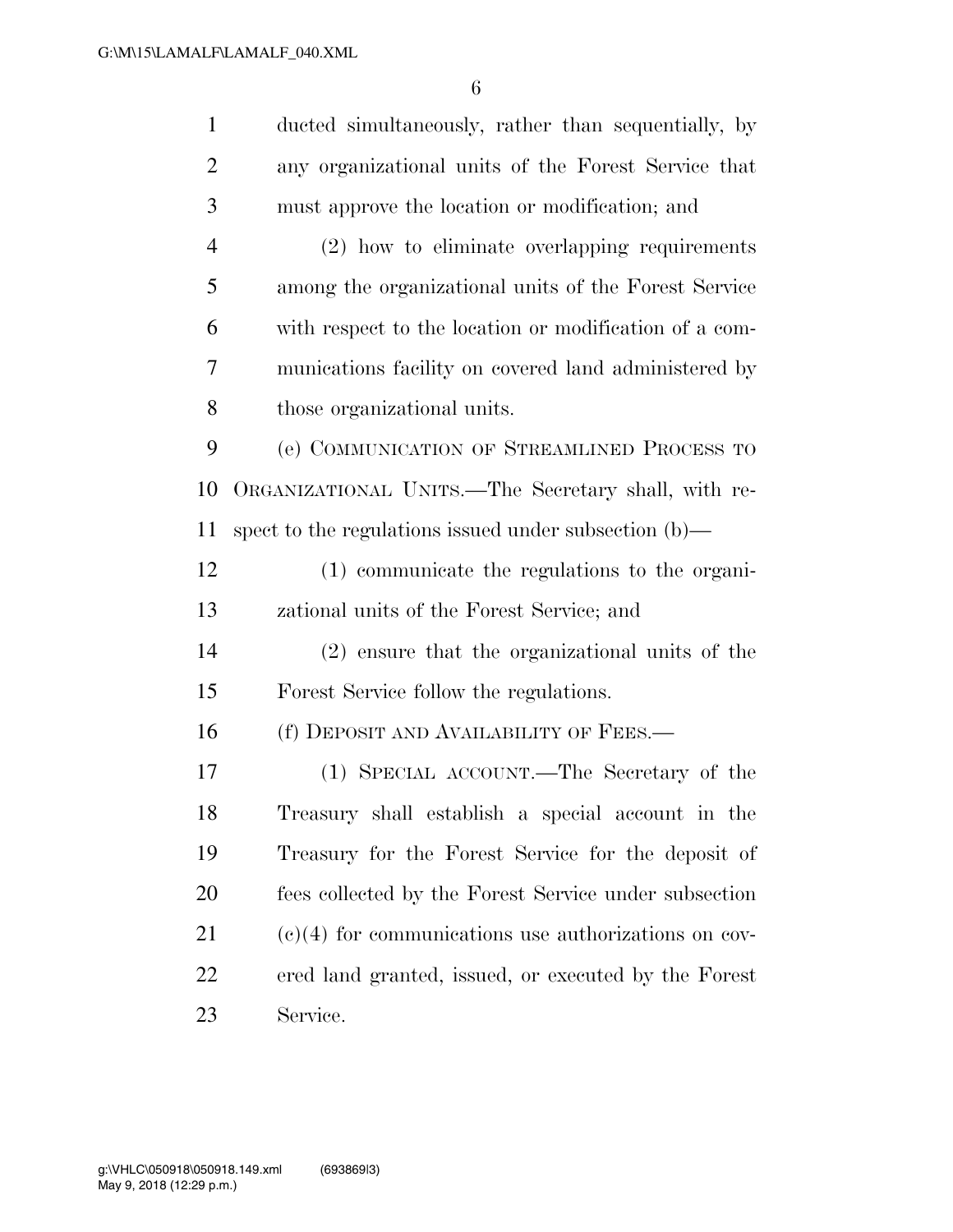| $\mathbf{1}$   | (2) REQUIREMENTS FOR FEES COLLECTED.                     |
|----------------|----------------------------------------------------------|
| $\overline{2}$ | Fees collected by the Forest Service under sub-          |
| 3              | section $(c)(4)$ shall be—                               |
| $\overline{4}$ | (A) based on the costs described in sub-                 |
| 5              | section $(e)(4)$ ; and                                   |
| 6              | (B) competitively neutral, technology neu-               |
| 7              | tral, and nondiscriminatory with respect to              |
| 8              | other users of the communications site.                  |
| 9              | (3) DEPOSIT OF FEES.—Fees collected by the               |
| 10             | Forest Service under subsection $(c)(4)$ shall be de-    |
| 11             | posited in the special account established for the       |
| 12             | Forest Service under paragraph (1).                      |
| 13             | (4) AVAILABILITY OF FEES.—Amounts depos-                 |
| 14             | ited in the special account for the Forest Service       |
| 15             | shall be available, to the extent and in such amounts    |
| 16             | as are provided in advance in appropriation Acts, to     |
| 17             | the Secretary to cover costs incurred by the Forest      |
| 18             | Service described in subsection $(c)(4)$ , including the |
| 19             | following:                                               |
| 20             | (A) Preparing needs assessments or other                 |
| 21             | programmatic analyses necessary to designate             |
| 22             | communications sites and issue communications            |
| 23             | use authorizations.                                      |
| 24             | Developing management plans<br>(B)<br>for                |
| 25             | communications sites.                                    |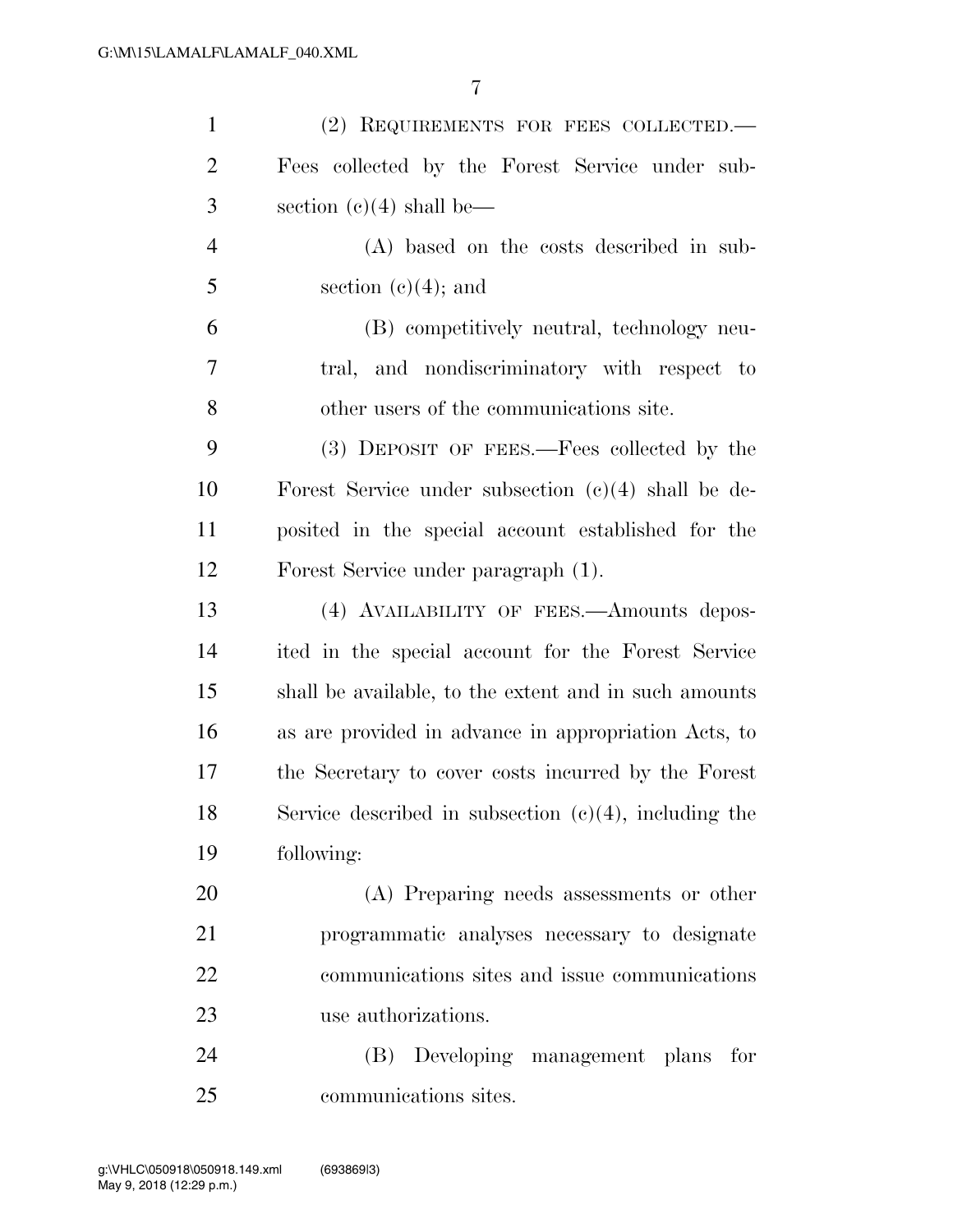| (C) Training for management of commu-     |
|-------------------------------------------|
| nications sites.                          |
| (D) Obtaining or improving access to com- |

munications sites.

 (5) NO ADDITIONAL APPROPRIATIONS AUTHOR- IZED.—Except as provided in paragraph (4), no other amounts are authorized to be appropriated to carry out this section.

(g) SAVINGS PROVISIONS.—

 (1) REAL PROPERTY AUTHORITIES.—Nothing 11 in this section, or the amendments made by this sec- tion, shall be construed as providing any executive agency with any new leasing or other real property authorities not existing prior to the date of enact-ment of this Act.

 (2) EFFECT ON OTHER LAWS.—Nothing in this section, or the amendments made by this section, and no actions taken pursuant to this section, or the amendments made by this section, shall impact a de- cision or determination by any executive agency to sell, dispose of, declare excess or surplus, lease, reuse, or redevelop any Federal real property pursu- ant to title 40, United States Code, the Federal As- sets Sale and Transfer Act of 2016 (Public Law 114–387), or any other law governing real property